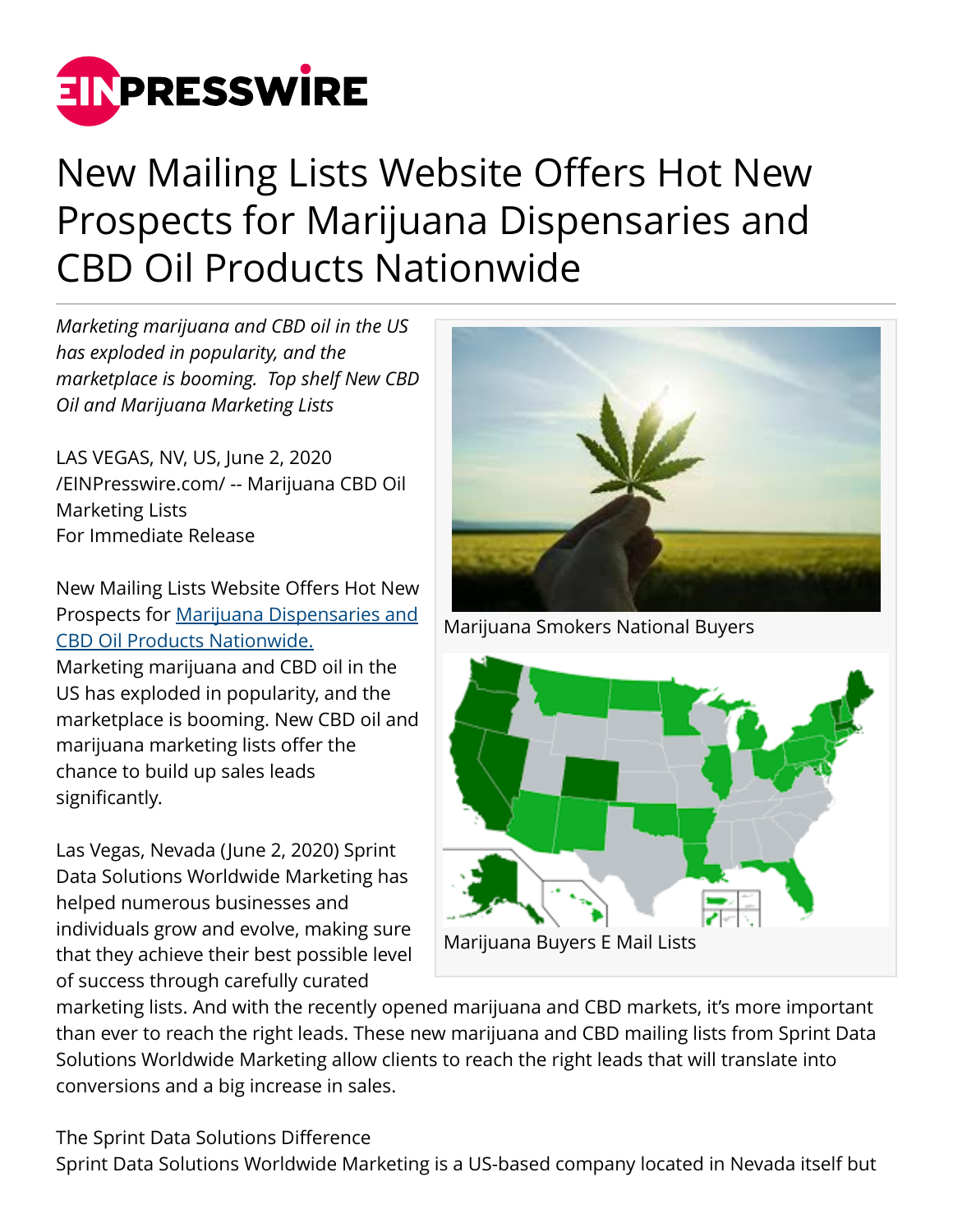with affiliates, websites and representatives in all 50 states., making its ability to compile localized lists of marijuana and CBD market prospects all the more powerful. The company is owned and operated by a veteran, and over the years, it has gained more than 50 years' worth of combined experience among all of the employees.

Initially, the business began by compiling direct mail lists for its clients but eventually evolved, focusing on the digital era of marketing. Today, Sprint Data Solutions Worldwide marketing excels in print as well as digital marketing lists, including email lists, social media lists, telemarketing list, direct mail lists, and so much more.

With this Las Vegas-based business mailing list service offering specialized nationwide marijuana and CBD oil mailing lists for the state's markets, businesses and individuals can penetrate the market and get a major boost in engagement and conversions within their target markets. From direct physical mailing lists to email lists, Sprint Data offers resources and tools that provide higher engagement and conversions along with more meaningful, impactful business interactions. Sprint Data Solutions offers numerous mailing list services for the CBD and marijuana markets in Las Vegas, including the following:

Artificial Intelligence Mailing Lists One of the big challenges when it



Marijuana Smokers Medical Users Lists



CBD OIL Users



comes to creating worthwhile lists is to be able to review large sets of data and identify meaningful patterns that give suggestions about the right people or organizations to contact. In the past, this was done manually. But today, Sprint Data uses a highly sophisticated artificial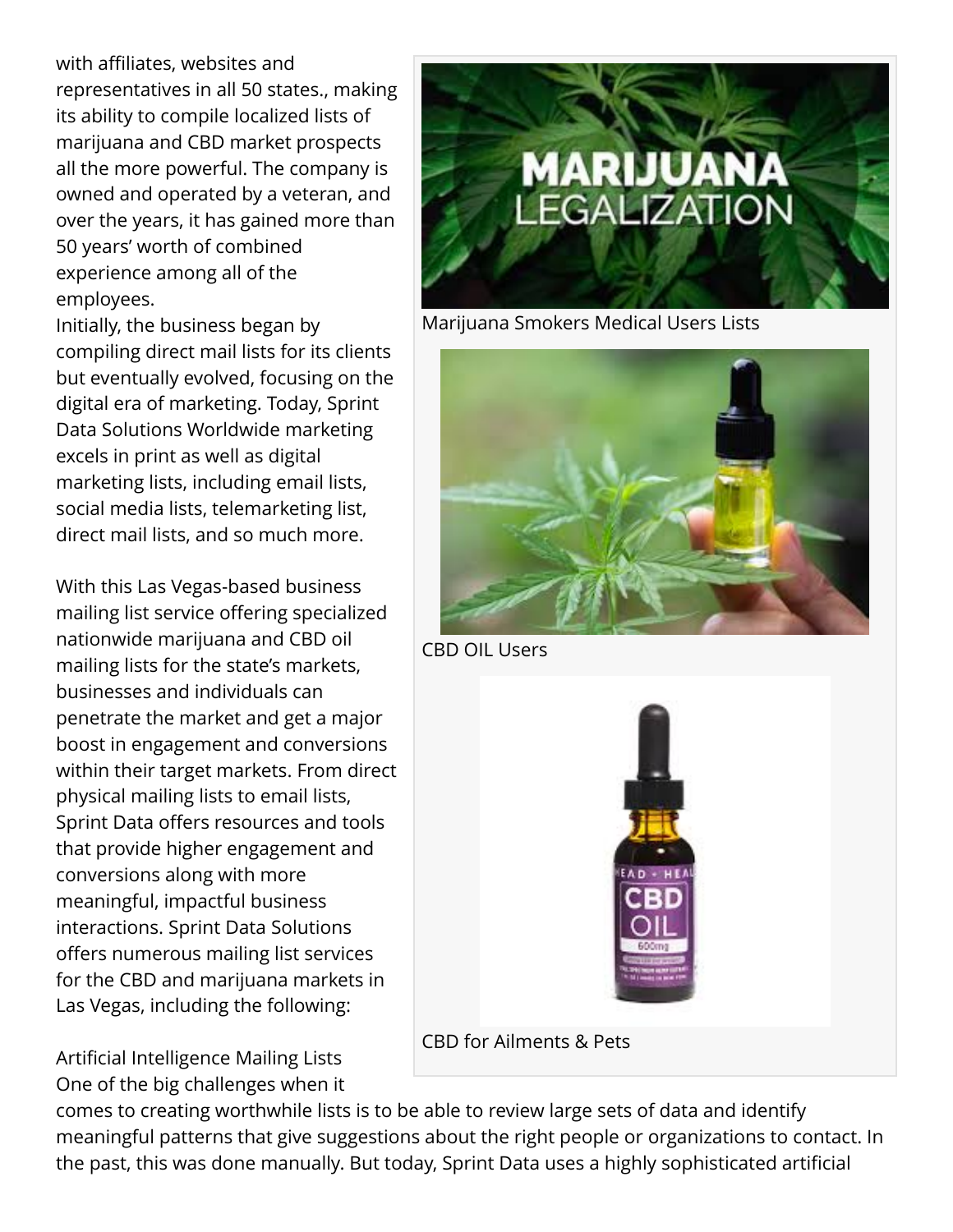intelligence system to create mailing lists that are sure to work. The system compiles and analyzes large sets of data to create mailing lists that are as efficient and beneficial as possible.

#### [Telemarketing Lists](https://www.sprintdatasolutions.com/live-call-transfers/)

It may not be the most obvious way to reach new marijuana and CBD prospects, but a cold call can still lead to solid conversions if you understand exactly how to reach out to people. Sprint Data provides effective telemarketing lists that can generate real results and an increase to the bottom line of any business or individual in the industry.

## Text And SMS

It seems everyone has a smartphone these days, and directly messaging those devices is one of the best ways to reach leads that will turn into conversions. The right list of sales leads sent via text messages is an excellent way to reach the right demographic, and if lists are compiled from respondents who have a solid track record for engagement, it's possible for business owners to reach the right kind of results.

### Business Postal Lists

CBD and marijuana marketing lists sometimes need to focus on business-to-business relationships. These are very specific, unique transactions. It's important to be able to access the most reliable, accurate business lists for this market. Sprint Data Solutions provides lists that have been carefully reviewed and that are targeted only to the specific leads that will fit into a marketing plan and strategy of this type, ensuring higher engagement.

## Consumer Postal Mailing Lists

Direct mailing marketing to consumers is another key way to reach the right demographic when used properly. However, it's important that they're used right. Otherwise, businesses end up wasting a large amount of time, money, and energy sending mailers to those who aren't interested in what they have to offer. Sprint Data focuses on creating curated lists that are specifically targeted toward the right prospects. Businesses ge t access to crucial markets with high response rates based on metrics that can translate to significant ROI.

Email Lists

Email has become the gold standard of communication in the business world. It can lead not only to more responsiveness but also more accuracy since emails provide businesses with the ability to monitor metrics and analytics specifically. This in turn means that the data compiled from email lists allows Sprint Data Solutions to create an email list that delivers nothing but quality results and real responses. Businesses are able to choose exactly what kind of demographic and audience they wish to reach and then send out marketing materials directly to them, saving time and energy that would be wasted trying to contact those who have no interest in marijuana or CBD products.